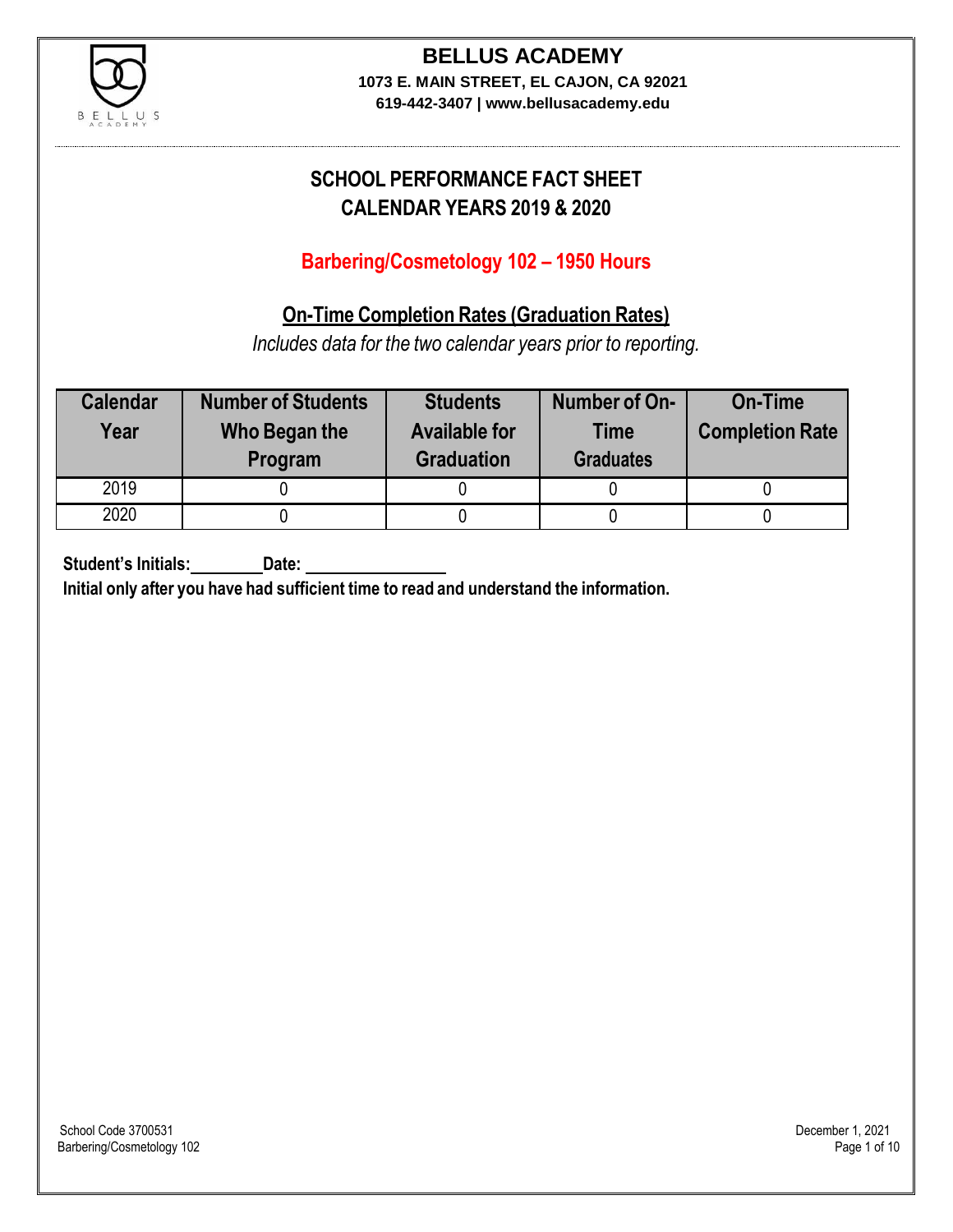

**619-442-3407 | www.bellusacademy.edu**

### **Job Placement Rates** *(includes data for the two calendar years prior to reporting)*

| <b>Calendar</b> | Number of                                                | <b>Number of</b> | <b>Graduates</b>                          | <b>Graduates</b>                | <b>Placement Rate %</b>                |
|-----------------|----------------------------------------------------------|------------------|-------------------------------------------|---------------------------------|----------------------------------------|
| Year            | <b>Students</b><br><b>Who</b><br><b>Began</b><br>Program | <b>Graduates</b> | <b>Available for</b><br><b>Employment</b> | Employed in the<br><b>Field</b> | <b>Employed in the</b><br><b>Field</b> |
| 2019            |                                                          |                  |                                           |                                 |                                        |
| 2020            |                                                          |                  |                                           |                                 |                                        |

You may obtain from the institution a list of the employment positions determined to be in the field for which a student received education and training by contacting the Admissions Representative at this institution.

### **Gainfully Employed Categories** *(includes data for the two calendar years prior to reporting)*

| <b>Calendar Year</b> | <b>Graduate Employed</b><br>in the Field<br>20-29 Hours Per<br><b>Week</b> | <b>Graduates Employed in the</b><br><b>Field at Least 30 Hours Per</b><br><b>Week</b> | <b>Total Graduates</b><br><b>Employed in the</b><br><b>Field</b> |
|----------------------|----------------------------------------------------------------------------|---------------------------------------------------------------------------------------|------------------------------------------------------------------|
| 2019                 |                                                                            |                                                                                       |                                                                  |
| 2020                 |                                                                            |                                                                                       |                                                                  |

# **Part-Time vs. Full-Time Employment**

### **Single Position vs. Concurrent Aggregated Position**

| <b>Calendar Year</b> | <b>Graduates</b><br><b>Employed in the</b><br><b>Field in a Single</b><br><b>Position</b> | Graduates Employed in the<br><b>Field in Concurrent</b><br><b>Aggregated Positions</b> | <b>Total Graduates</b><br><b>Employed in the</b><br><b>Field</b> |
|----------------------|-------------------------------------------------------------------------------------------|----------------------------------------------------------------------------------------|------------------------------------------------------------------|
| 2019                 |                                                                                           |                                                                                        |                                                                  |
| 2020                 |                                                                                           |                                                                                        |                                                                  |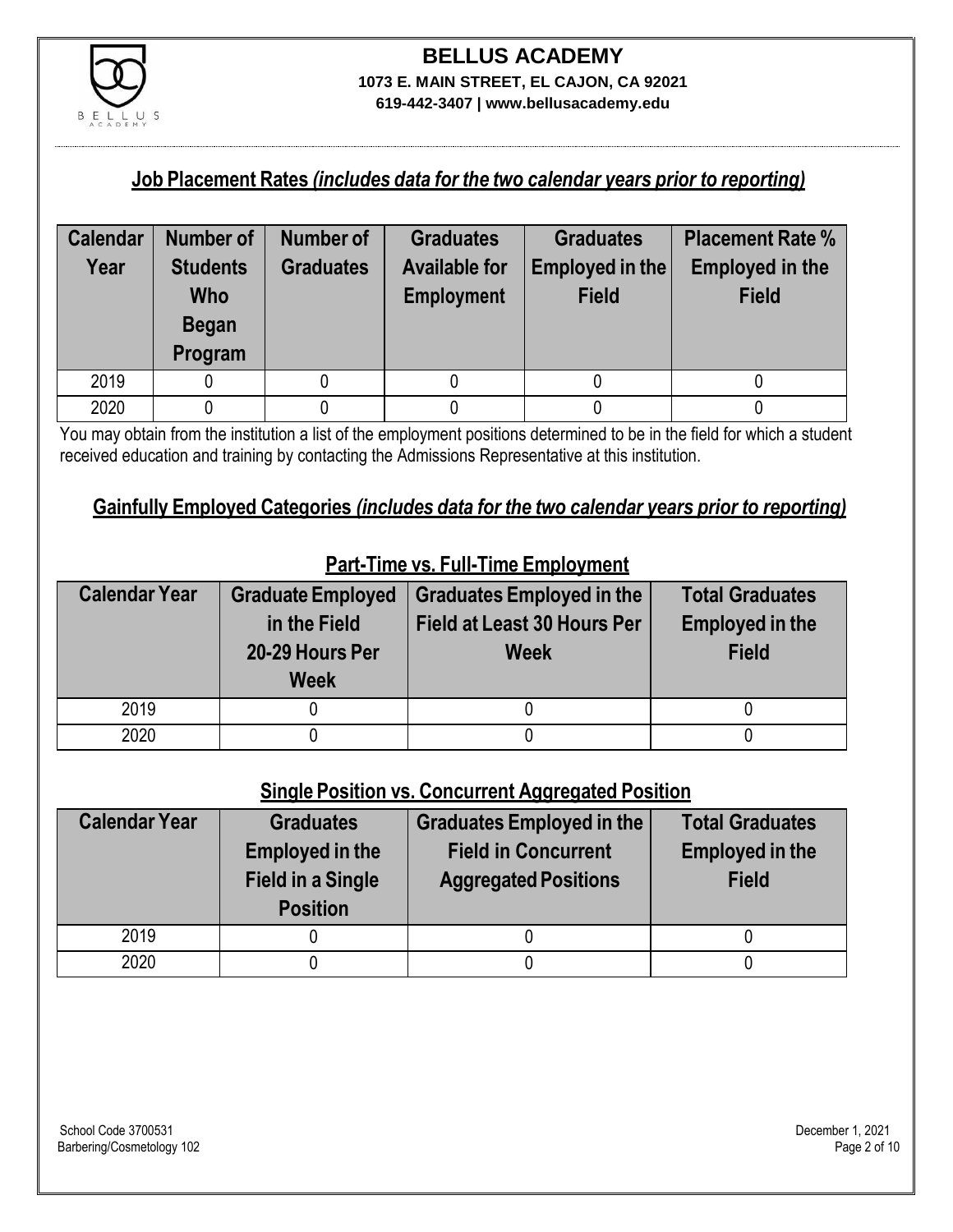

**619-442-3407 | www.bellusacademy.edu**

### **Self-Employed / Freelance Positions**

| <b>Calendar Year</b> | <b>Graduates Employed who are Self-</b><br><b>Employed or Working Freelance</b> | <b>Total Graduates</b><br><b>Employed in the Field</b> |
|----------------------|---------------------------------------------------------------------------------|--------------------------------------------------------|
| 2019                 |                                                                                 |                                                        |
| 2020                 |                                                                                 |                                                        |

### **InstitutionalEmployment**

| <b>Calendar Year</b> | <b>Graduates Employed in the Field who are</b><br><b>Employed by the Institution, an Employer</b><br>Owned by the Institution, or an Employer<br>who Shares Ownership with the<br>Institution. | <b>Total Graduates</b><br><b>Employed in the Field</b> |
|----------------------|------------------------------------------------------------------------------------------------------------------------------------------------------------------------------------------------|--------------------------------------------------------|
| 2019                 |                                                                                                                                                                                                |                                                        |
| 2020                 |                                                                                                                                                                                                |                                                        |

**Student's Initials:** Date:

**Initial only after you have had sufficient time to read and understand the information.**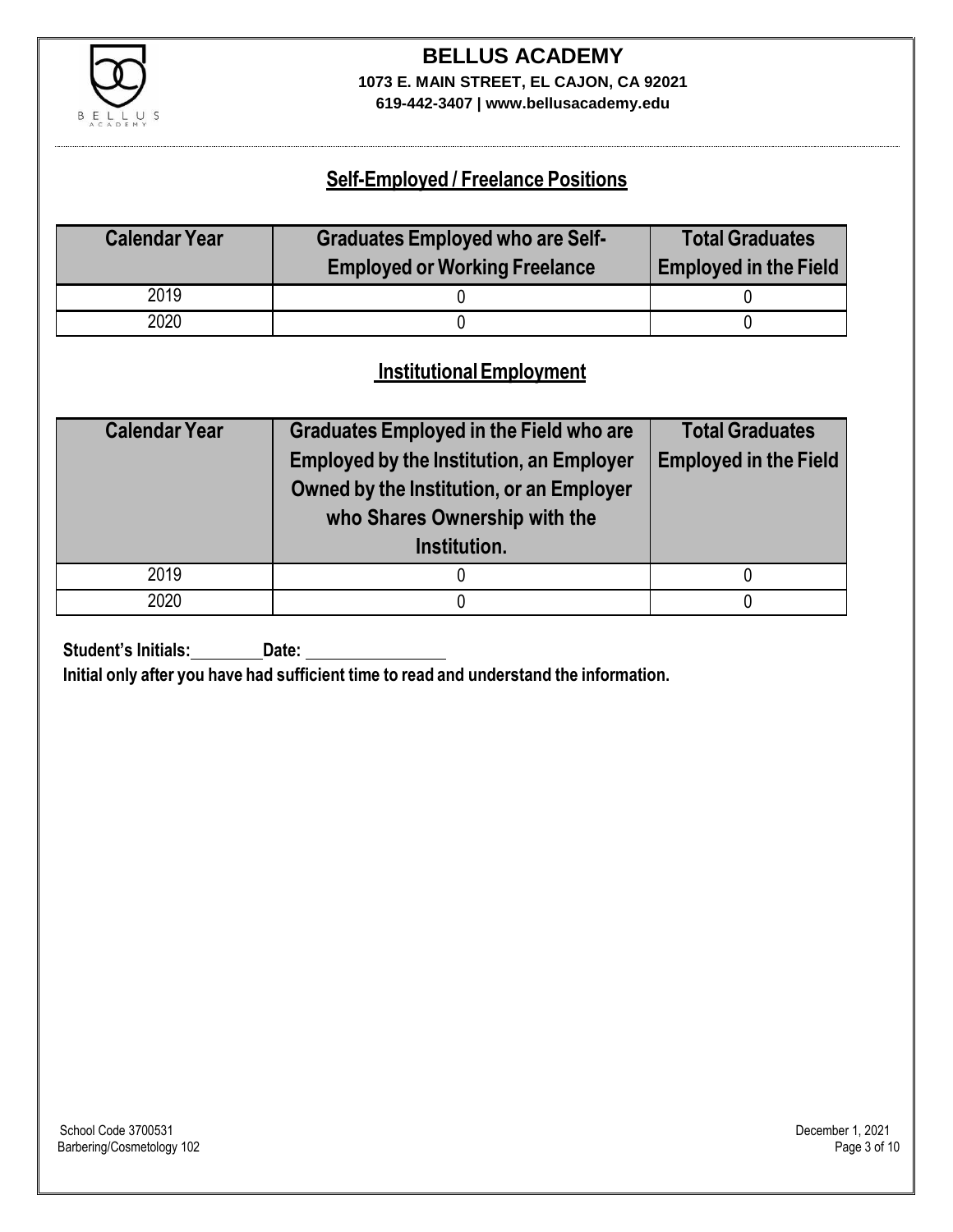

### **License Examination Passage Rates** *(includes data for the two calendar years prior to reporting)*

| <b>Calendar</b><br>Year | <b>Number of</b><br><b>Graduates in</b><br><b>Calendar Year</b> | Number of<br><b>Graduates</b><br><b>Taking Exam</b> | <b>Who</b><br><b>Number</b><br><b>First</b><br><b>Passed</b><br><b>Available Exam</b><br>Exam | <b>Number Who</b><br><b>Failed First</b><br><b>Available</b><br>Exam | <b>Passage</b><br><b>Rate</b> |
|-------------------------|-----------------------------------------------------------------|-----------------------------------------------------|-----------------------------------------------------------------------------------------------|----------------------------------------------------------------------|-------------------------------|
| 2019                    |                                                                 |                                                     |                                                                                               |                                                                      |                               |
| 2020                    |                                                                 |                                                     |                                                                                               |                                                                      |                               |

Licensure examination passage data is not available from the state agency administering the examination. We are unable to collect data from 0 graduates.

**Student's Initials: Date: Initial only after you have had sufficient time to read and understand the information.**

School Code 3700531 December 1, 2021<br>Barbering/Cosmetology 102 Page 4 of 10 Barbering/Cosmetology 102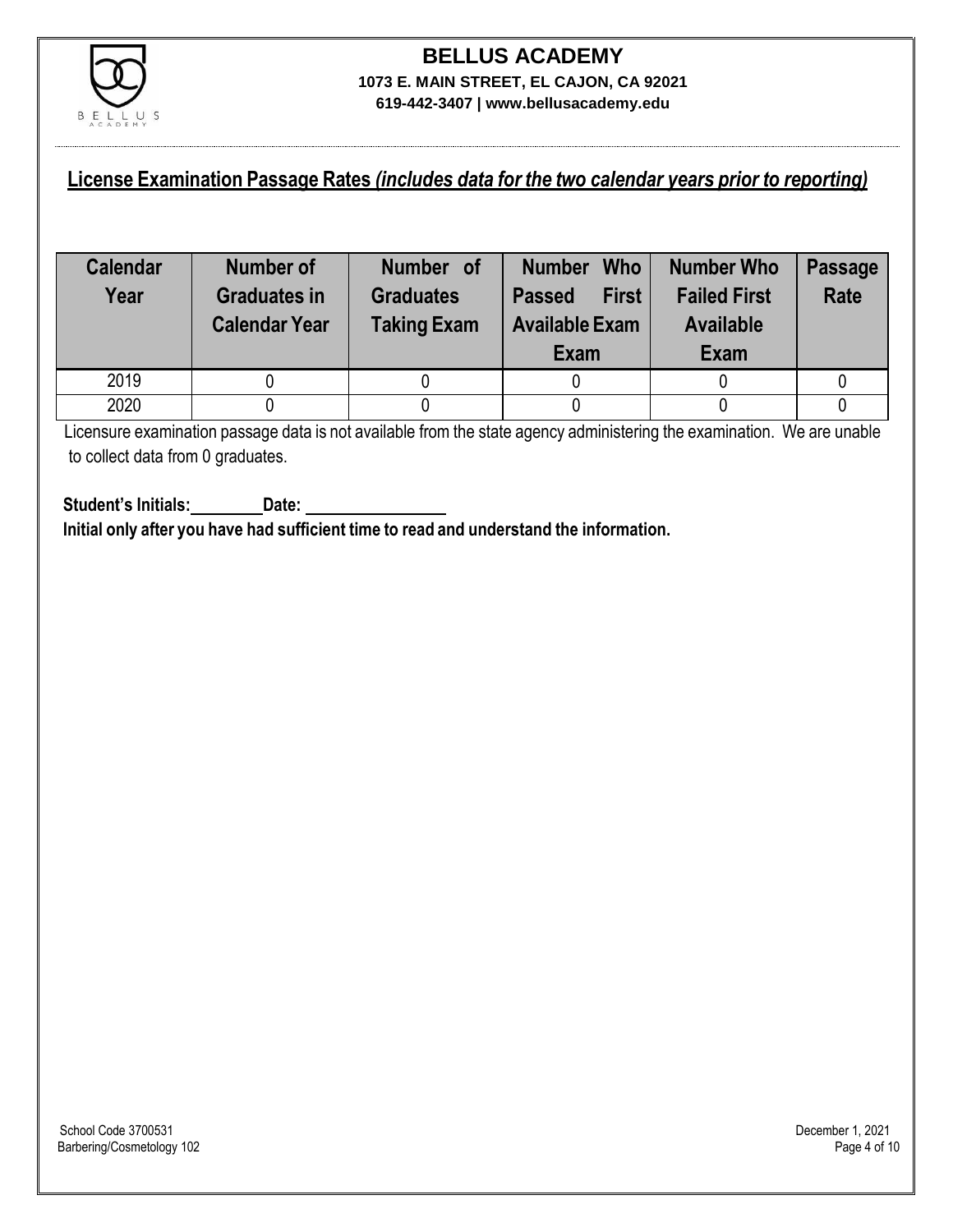

### **Salary and Wage Information** *(includes data for the two calendar years prior to reporting)*

### **Annual salary and wages reported for graduates employed in the field.**

| <b>Calendar</b> | <b>Graduates</b>     | <b>Graduates</b>   |                                     |  | $ $20,001 $ \$35,001 $ $40,001 $45,001 $ No Salary |
|-----------------|----------------------|--------------------|-------------------------------------|--|----------------------------------------------------|
| Year            | <b>Available for</b> | <b>Employed in</b> |                                     |  | <b>Information</b>                                 |
|                 | <b>Employment</b>    | <b>Field</b>       | \$25,000 \$40,000 \$45,000 \$50,000 |  | <b>Reported</b>                                    |
| 2019            |                      |                    |                                     |  |                                                    |
| 2020            |                      |                    |                                     |  |                                                    |

A list of sources used to substantiate salary disclosures is available from the school. Wage and salary data was gathered using the following data: Graduate Employment verification. Additional wage and salary information may be found on the Bureau of Labor Statistics O\*Net websites for each discipline at:

#### Barbering

[https://www.careerinfonet.org/occ\\_rep.asp?optstatus=011000000&soccode=395011&id=1&nodeid=2&stfips=06&sea](https://www.careerinfonet.org/occ_rep.asp?optstatus=011000000&soccode=395011&id=1&nodeid=2&stfips=06&search=Go) [rch=Go](https://www.careerinfonet.org/occ_rep.asp?optstatus=011000000&soccode=395011&id=1&nodeid=2&stfips=06&search=Go)

#### **Cosmetology**

[http://www.careerinfonet.org/occ\\_rep.asp?optstatus=011000000&soccode=395012&id=1&nodeid=2&stfips=06&sear](http://www.careerinfonet.org/occ_rep.asp?optstatus=011000000&soccode=395012&id=1&nodeid=2&stfips=06&search=Go) [ch=Go](http://www.careerinfonet.org/occ_rep.asp?optstatus=011000000&soccode=395012&id=1&nodeid=2&stfips=06&search=Go)

#### Makeup Artistry

[http://www.careerinfonet.org/occ\\_rep.asp?optstatus=011000000&soccode=395091&id=1&nodeid=2&stfips=06&search](http://www.careerinfonet.org/occ_rep.asp?optstatus=011000000&soccode=395091&id=1&nodeid=2&stfips=06&search=Go) [=Go](http://www.careerinfonet.org/occ_rep.asp?optstatus=011000000&soccode=395091&id=1&nodeid=2&stfips=06&search=Go)

**Student's Initials: Date: Initial only after you have had sufficient time to read and understand the information.**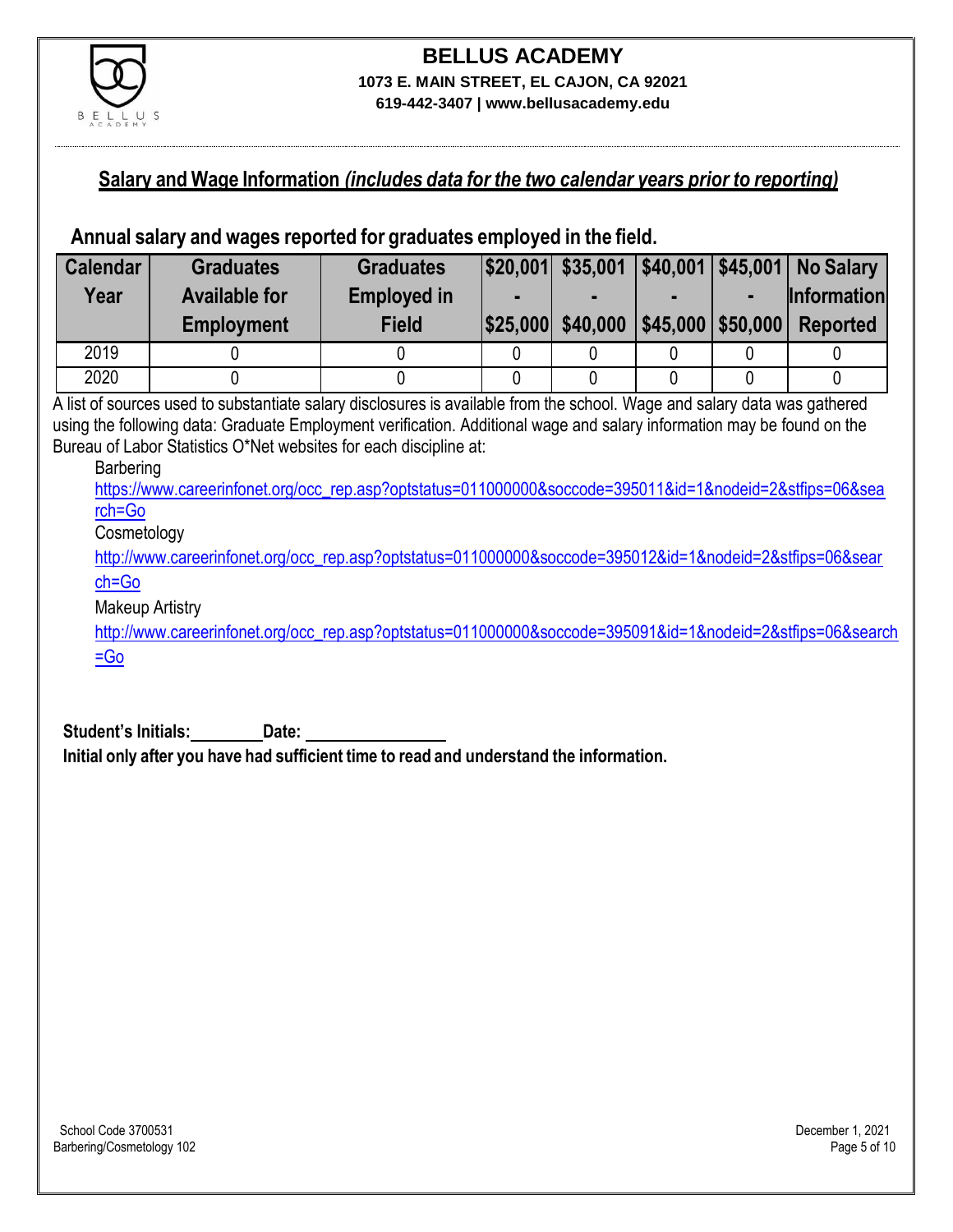

### **Cost of Educational Program**

Total charges for the program for students completing on time in 2019: **\$32,279.** Total charges may be higher for students that do not complete on time.

Total charges for the program for students completing on time in 2020: **\$32,608.** Total charges may be higher for students that do not complete on time.

**Student's Initials: Date: Initial only after you have had sufficient time to read and understand the information.**

# **Federal Student Loan Debt**

| <b>Calendar</b><br>Year(s) | <b>Most recent three</b><br>year cohort default<br>rate, as reported by<br>the United State<br><b>Department of</b><br>Education. <sup>1</sup> | The percentage of<br>enrolled students<br>receiving federal<br>student loans to<br>pay for this<br>program. | The percentage of<br>graduates who<br>took out federal<br>student loans to<br>pay for this<br>program. | The average amount of<br>federal student loan<br>debt of graduates who<br>took out federal<br>student loans at this<br>institution. |
|----------------------------|------------------------------------------------------------------------------------------------------------------------------------------------|-------------------------------------------------------------------------------------------------------------|--------------------------------------------------------------------------------------------------------|-------------------------------------------------------------------------------------------------------------------------------------|
| 2019                       |                                                                                                                                                | $0\%$                                                                                                       | $0\%$                                                                                                  | \$4641                                                                                                                              |
| 2020                       | 1.5%                                                                                                                                           | $0\%$                                                                                                       | 0%                                                                                                     | \$3739                                                                                                                              |

<sup>1</sup>The percentage of students who defaulted on their federal student loans is called the Cohort Default Rate (CDR). It shows the percentage of this school's students who were more than 270 days (9 months) behind on their federal student loans within three years of when the first payment was due. This is the most recent CDR reported by the U.S. Department of Education.

**Student's Initials: Date: Initial only after you have had sufficient time to read and understand the information.**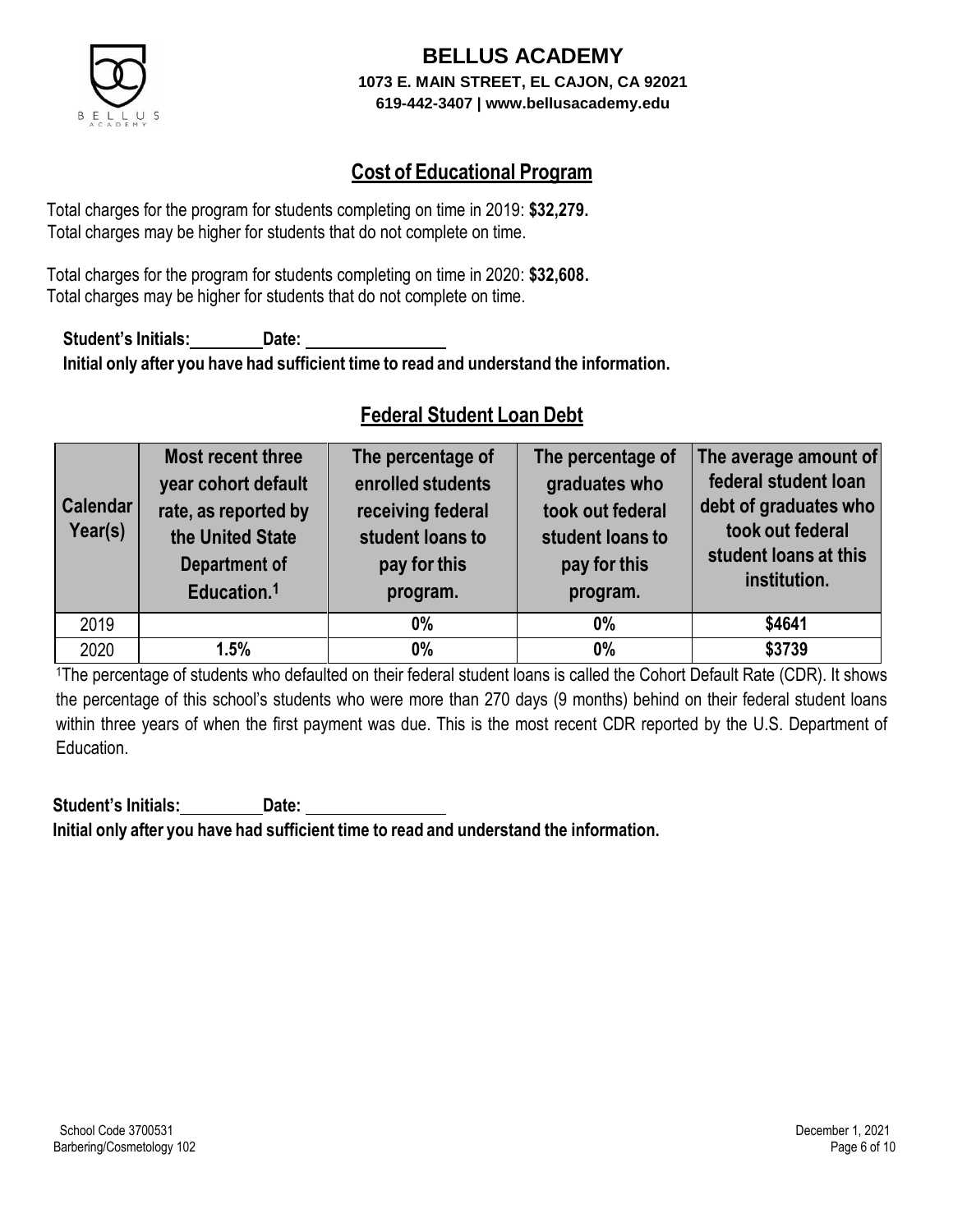

This fact sheet is filed with the Bureau for Private Postsecondary Education. Regardless of any information you may have relating to completion rates, placement rates, starting salaries, or license exam passage rates, this fact sheet contains the information as calculated pursuant to state law.

Any questions a student may have regarding this fact sheet that have not been satisfactorily answered by the institution may be directed to the Bureau for Private Postsecondary Education at 1747 N. Market Blvd, Suite 225, Sacramento, CA 95834, [www.bppe.ca.gov,](http://www.bppe.ca.gov/) toll-free telephone number (888) 370-7589 or by fax (916) 263-1897.

Student Name – Print

Student Signature Date Date

School Official Date Date Date Date Date Date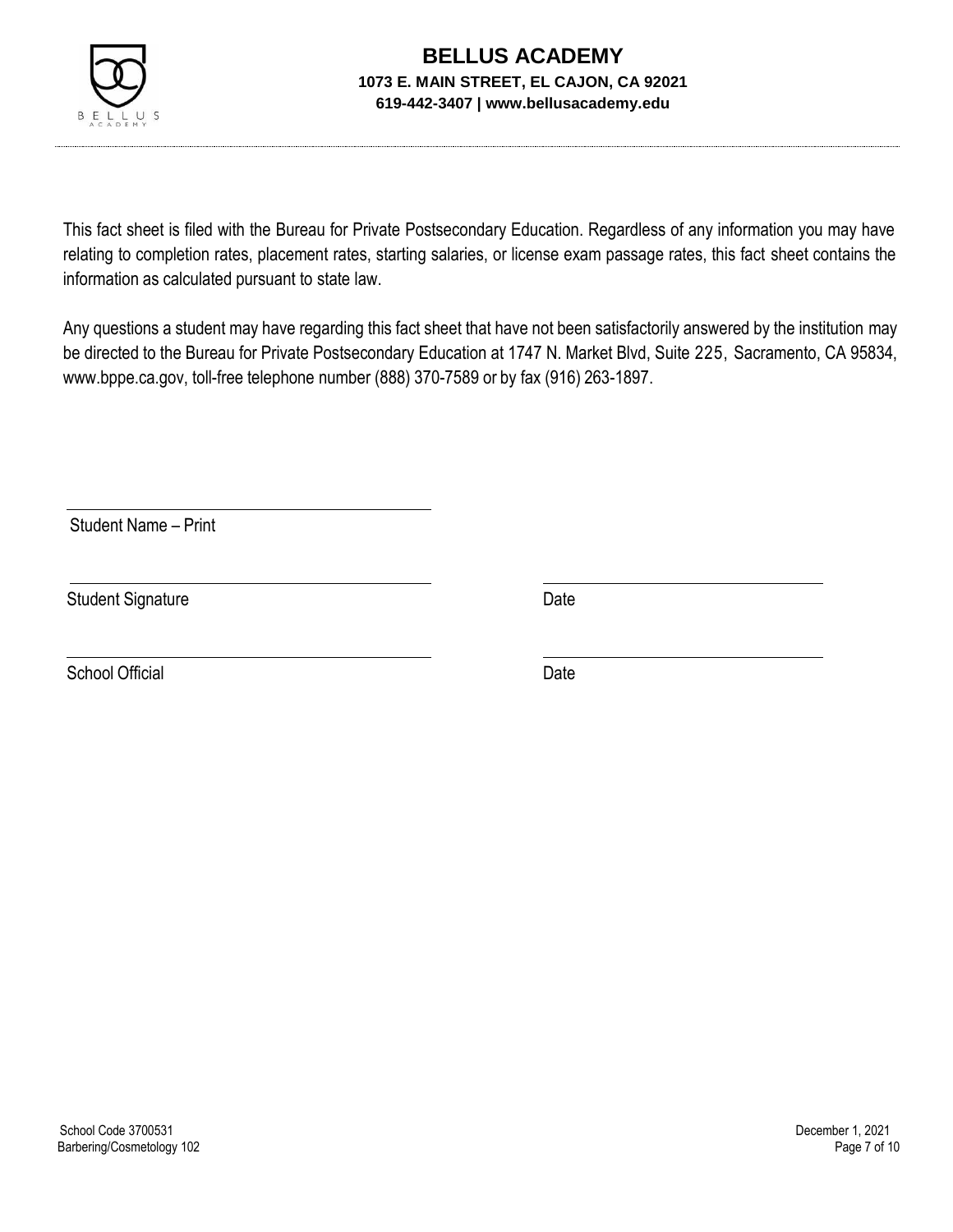

This program is new. Therefore, the number of students who graduate, the number of students who are placed, or the starting salary you can earn after finishing the educational program are unknown at the time. Information regarding general salary and placement statistics may be available from government sources or from the institution but is not equivalent to actual performance data. This program began on 11/10/2020. As of 12/01/2023, two full years of data for this program will be available.

# **Definitions**

- "Number of Students Who Began the Program" means the number of students who began a program who were scheduled to complete the program within 100% of the published program length within the reporting calendar year and excludes all students who cancelled during the cancellation period.
- "Students Available for Graduation" is the number of students who began the program minus the number of students who have died, been incarcerated, or been called to active military duty.
- "Number of On-time Graduates" is the number of students who completed the program within 100% of the published program length within the reporting calendar year.
- "On-time Completion Rate" is the number of on-time graduates divided by the number of students available for graduation.
- "150% Graduates" is the number of students who completed the program within 150% of the program length (includes on-time graduates).
- "150% Completion Rate" is the number of students who completed the program in the reported calendar year within 150% of the published program length, including on-time graduates, divided by the number of students available for graduation.
- "Graduates Available for Employment" means the number of graduates minus the number of graduates unavailable for employment.
- "Graduates Unavailable for Employment" means the graduates who, after graduation, die, become incarcerated, are called to active military duty, are international students that leave the United States or do not have a visa allowing employment in the United States, or are continuing their education in an accredited or bureau-approved postsecondary institution.
- "Graduates Employed in the Field" means graduates who beginning within six months after a student completes the applicable educational program are gainfully employed, whose employment has been reported, and for whom the institution has documented verification of employment. For occupations for which the state requires passing an examination, the six months period begins after the announcement of the examination results for the first examination available after a student completes an applicable educational program.
- "Placement Rate Employed in the Field" is calculated by dividing the number of graduates gainfully employed in the field by the number of graduates available for employment.
- "Number of Graduates Taking Exam" is the number of graduates who took the first available exam in the reported calendar year.

School Code 3700531 December 1, 2021 Barbering/Cosmetology 102 **Page 8 of 10** Page 8 of 10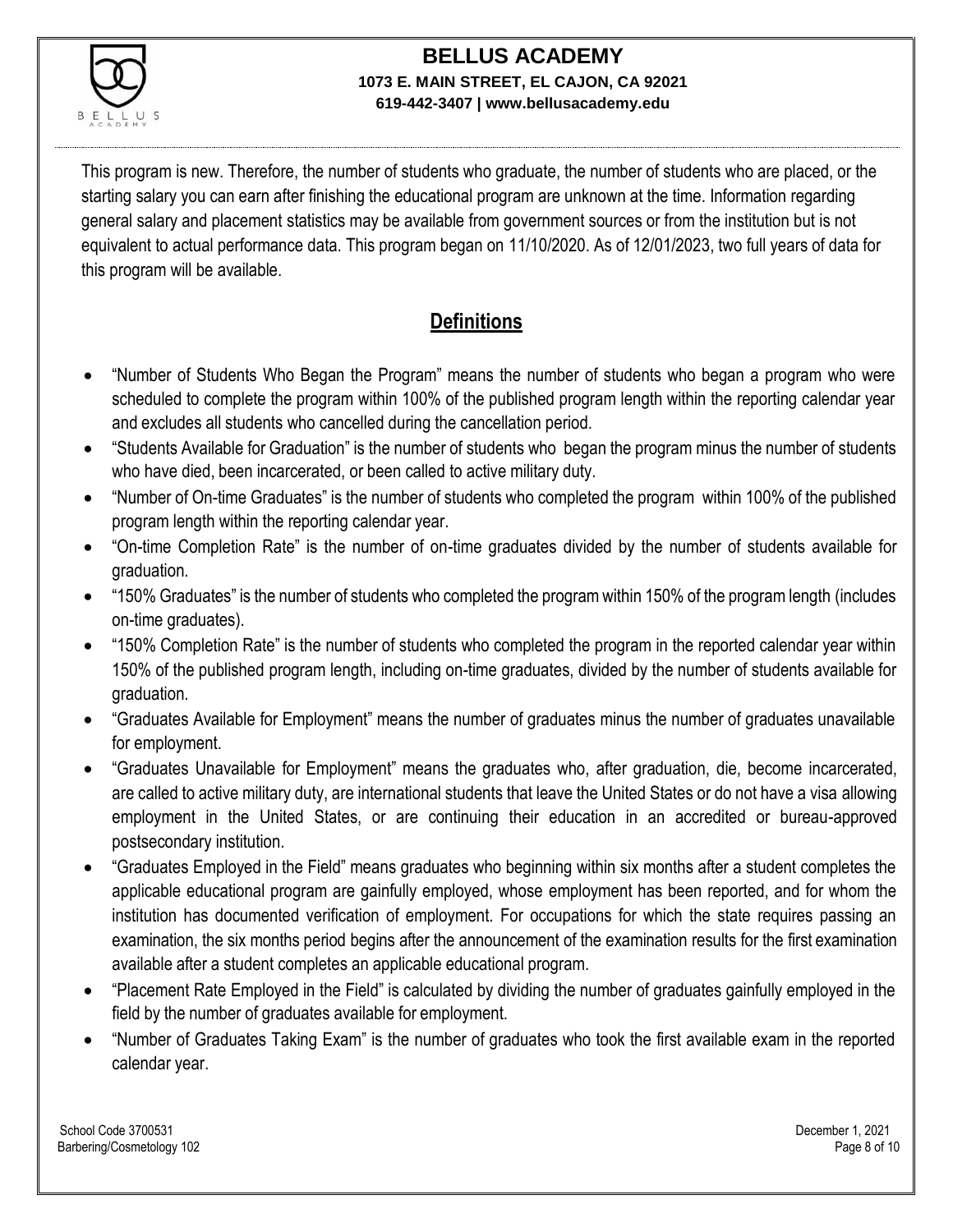

- "First Available Exam Date" is the date for the first available exam after a student completed a program.
- "Passage Rate" is calculated by dividing the number of graduates who passed the exam by the number of graduates who took the reported licensing exam.
- "Number Who Passed First Available Exam" is the number of graduates who took and passed the first available licensing exam after completing the program.
- "Salary" is as reported by graduate or graduate's employer.
- "No Salary Information Reported" is the number of graduates for whom, after making reasonable attempts, the school was not able to obtain salary information.